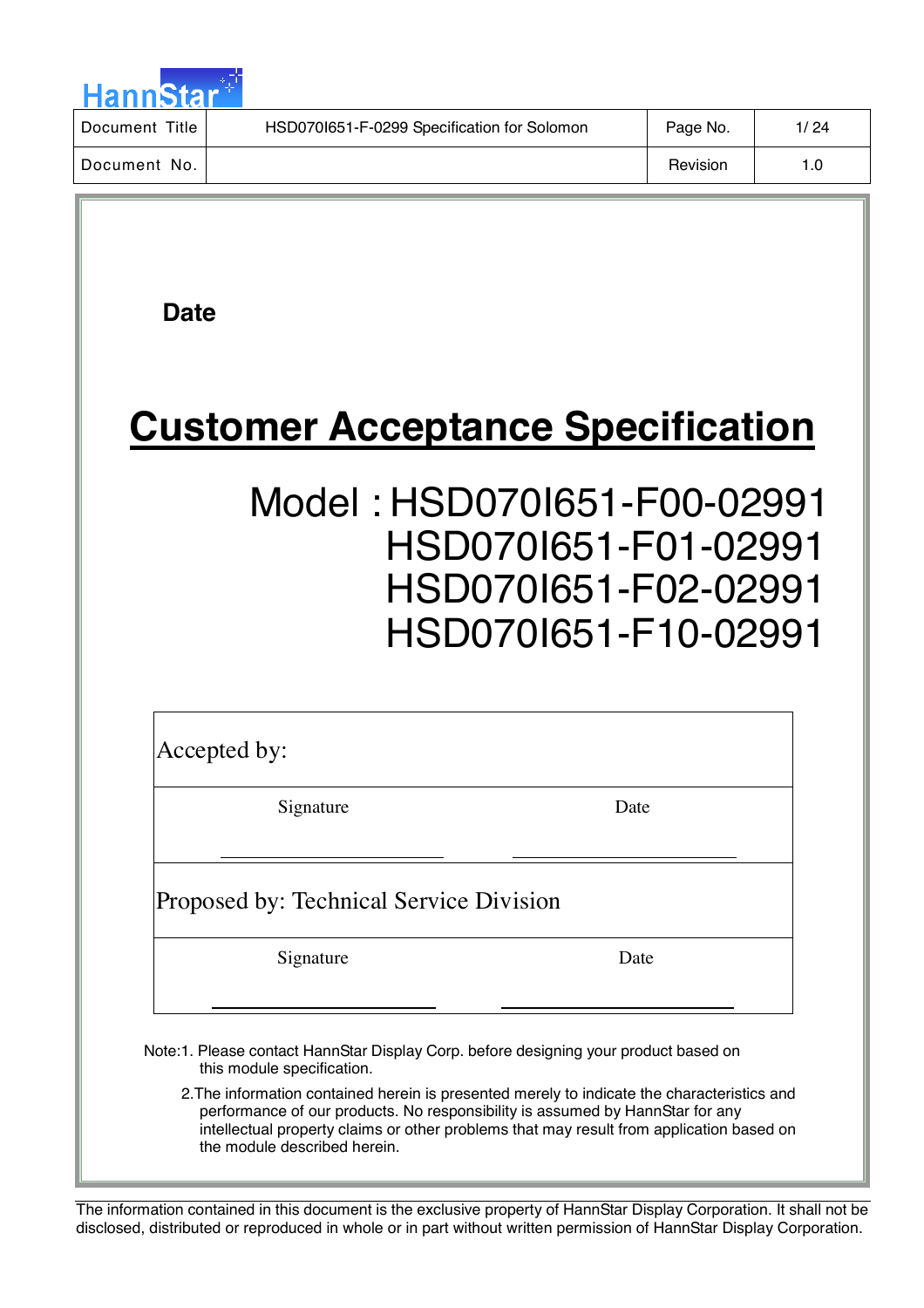

| Title<br>Document | HSD070I651-F-0299 Specification for Solomon | Page No. | 2/24 |
|-------------------|---------------------------------------------|----------|------|
| Document No.      |                                             | Revision | 1.0  |

## **Record of Revisions**

| Rev.    | Date       | Sub-Model   | Description of change                                           |
|---------|------------|-------------|-----------------------------------------------------------------|
| $1.0\,$ | 2009/07/02 |             | F001-02991/ Preliminary Product Specification was first issued. |
|         |            | F011-02991/ |                                                                 |
|         |            | F021-02991/ |                                                                 |
|         |            | F101-02991  |                                                                 |
|         |            |             |                                                                 |
|         |            |             |                                                                 |
|         |            |             |                                                                 |
|         |            |             |                                                                 |
|         |            |             |                                                                 |
|         |            |             |                                                                 |
|         |            |             |                                                                 |
|         |            |             |                                                                 |
|         |            |             |                                                                 |
|         |            |             |                                                                 |
|         |            |             |                                                                 |
|         |            |             |                                                                 |
|         |            |             |                                                                 |
|         |            |             |                                                                 |
|         |            |             |                                                                 |
|         |            |             |                                                                 |
|         |            |             |                                                                 |
|         |            |             |                                                                 |
|         |            |             |                                                                 |
|         |            |             |                                                                 |
|         |            |             |                                                                 |
|         |            |             |                                                                 |
|         |            |             |                                                                 |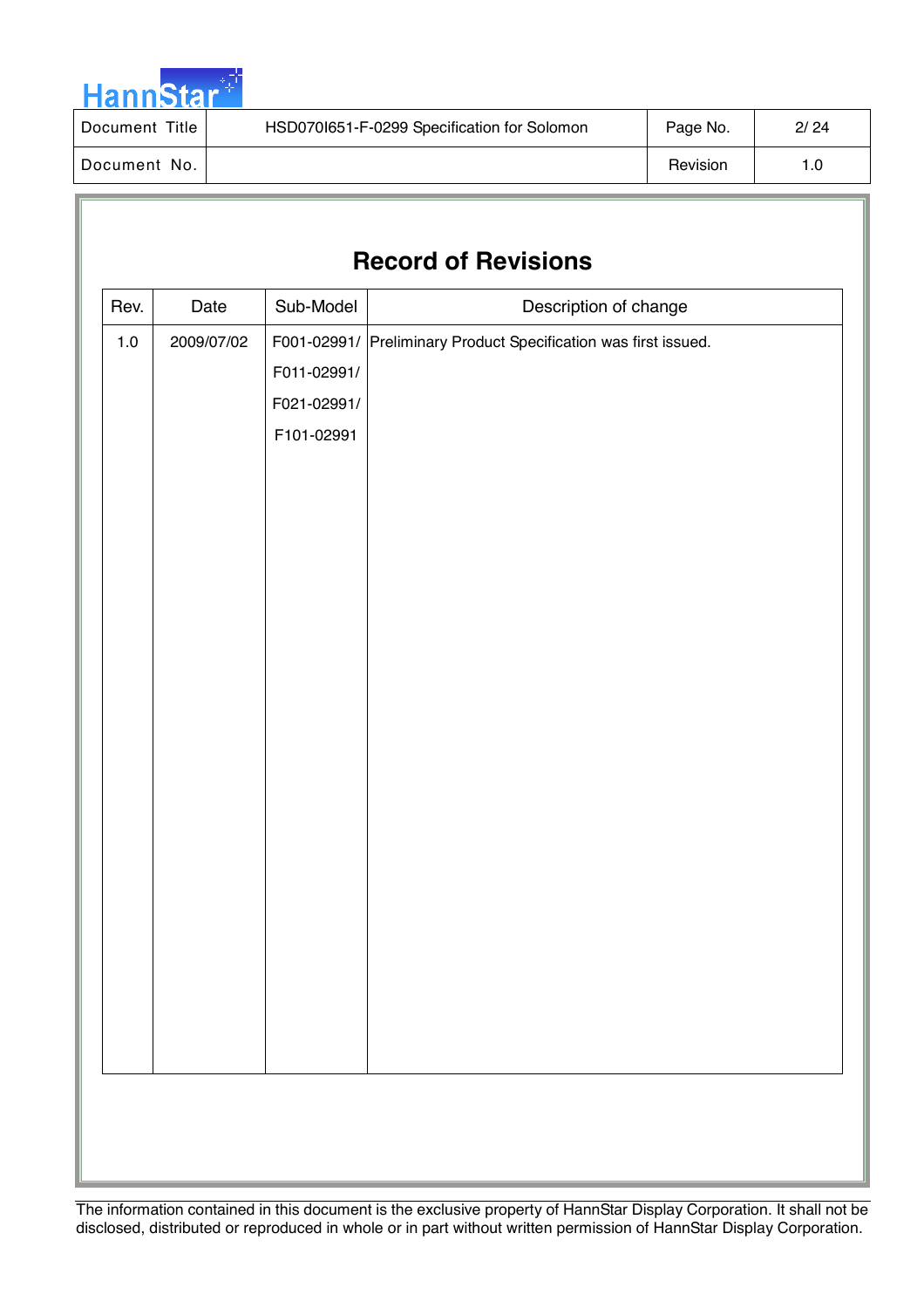

| Document Title | HSD070I651-F-0299 Specification for Solomon | Page No. | 3/24 |
|----------------|---------------------------------------------|----------|------|
| l Document No. |                                             | Revision | 1.0  |

# **Contents**

| 1.0  | p.4  |
|------|------|
| 2.0  | p.5  |
| 3.0  | p.6  |
| 4.0  | p.10 |
| 5.0  | p.11 |
| 6.0  | p.12 |
| 7.0  | p.17 |
| 8.0  | p.18 |
| 9.0  | p.20 |
| 10.0 | p.21 |
| 11.0 | p.23 |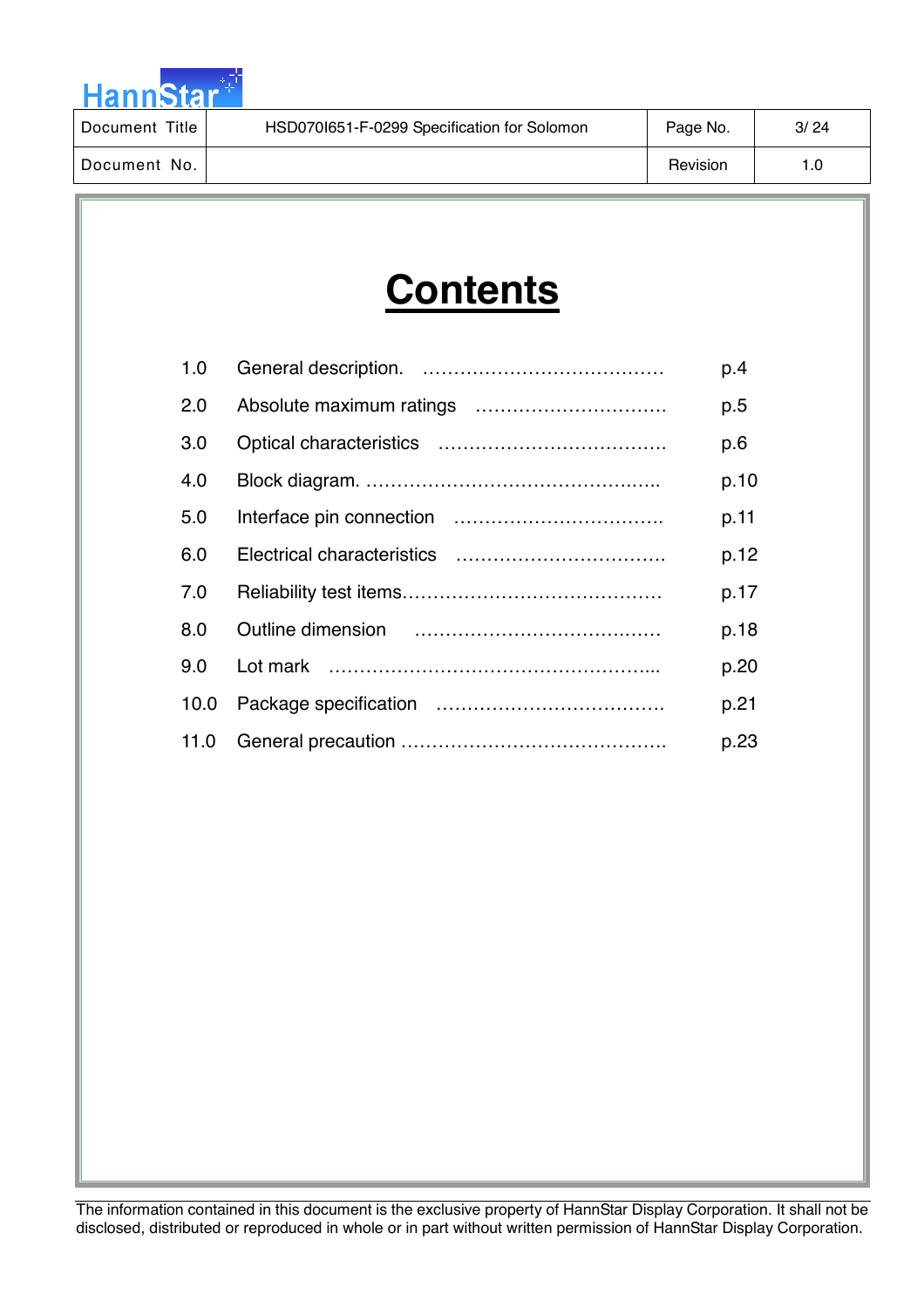

| Document Title | HSD0701651-F-0299 Specification for Solomon | Page No. | 4/ 24 |
|----------------|---------------------------------------------|----------|-------|
| Document No.   |                                             | Revision | 1.0   |

## **1.0 GENERAL DESCRIPTION**

### **1.1 Introduction**

HannStar Display model HSD070I651-F\*\*-02991 is a color active matrix thin film transistor (TFT) liquid crystal display (LCD) that uses amorphous silicon TFT as a switching device. This model is composed of a TFT LCD panel, a driving circuit and a back light system. This TFT LCD has a 7.0 (16:9) inch diagonally measured active display area with 1440 x 234 dot (480 horizontal by 234 vertical pixel) resolution.

## **1.2 Features**

- 7 (16:9 diagonal) inch configuration
- Compatible with NTSC & PAL system
- **Image Reversion: UP/DOWN and LEFT/RIGHT**
- RoHS Compliance & Halogen-Free Compliance

## **1.3 General information**

| Item                     | Specification              | Unit   |
|--------------------------|----------------------------|--------|
| <b>Outline Dimension</b> | 162.6(H) $\times$ 96.6 (V) | mm     |
| Display area             | 154.08(H) x 86.58(V)       | mm     |
| Number of Pixel          | 480 RGB (H) x234 (V)       | pixels |
| Pixel pitch              | $0.321(H) \times 0.370(V)$ | mm     |
| Pixel arrangement        | <b>RGB Vertical stripe</b> |        |
| Display mode             | Normally white             |        |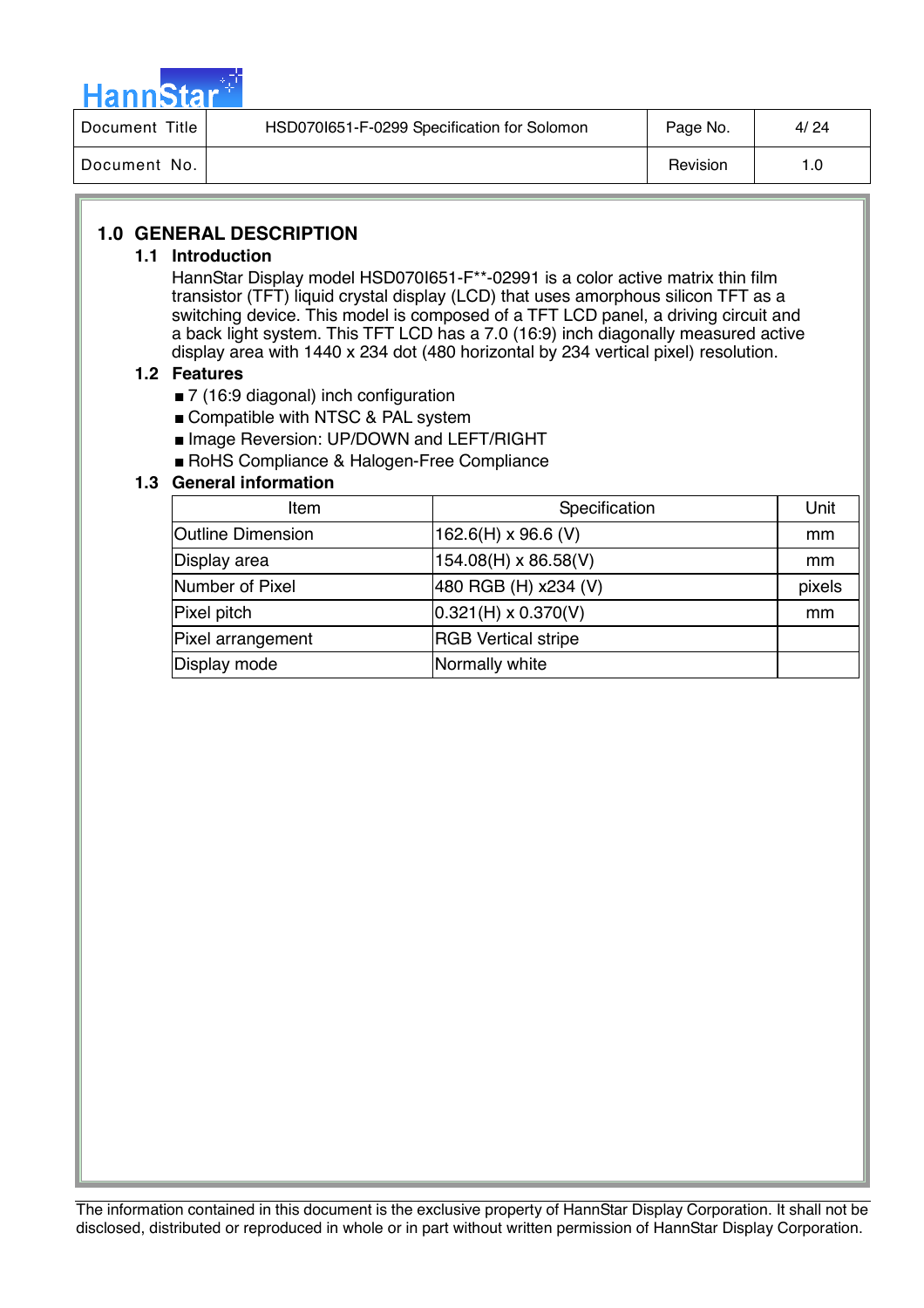

| Title<br>Document | HSD070I651-F-0299 Specification for Solomon | Page No. | 5/24 |
|-------------------|---------------------------------------------|----------|------|
| Document No.      |                                             | Revision | 1.0  |

## **2.0 ABSOLUTE MAXIMUM RATINGS 2.1 Electrical Absolute Rating**

## **2.1.1 TFT LCD Module (Absolute Maximum Rating)(1)**

| Item                                                     | Symbol           | Min.   | Max.           | Unit | <b>Note</b> |
|----------------------------------------------------------|------------------|--------|----------------|------|-------------|
|                                                          | $DV_{DD}$        | $-0.3$ | 6.0            | v    | $GND=0$     |
| Power supply voltage                                     | AV <sub>DD</sub> | $-0.3$ | 6.0            | v    | $AGND=0$    |
| Analog Signal Input Level<br>$V_{R}$ , $V_{G}$ , $V_{B}$ |                  | $-0.2$ | $AVDD+0.2$     | v    |             |
| Logic Signal Input Level<br>V,                           |                  | $-0.3$ | $DV_{DD}$ +0.3 | v    |             |

 **Note:**(1) Stresses above those listed under "Absolute Maximum Rating" may cause permanent damage to the device. These are stress ratings only. Functional operation of this device at indicated in the operational sections(6.1) of this specification.

## **2.2 Environment Absolute Rating**

| Item                         | Symbol | Min. | Max. | Unit   | <b>Note</b> |
|------------------------------|--------|------|------|--------|-------------|
| <b>Operating Temperature</b> | opa    | -20  |      |        |             |
| Storage Temperature          | stg    | -30  | 80   | $\sim$ |             |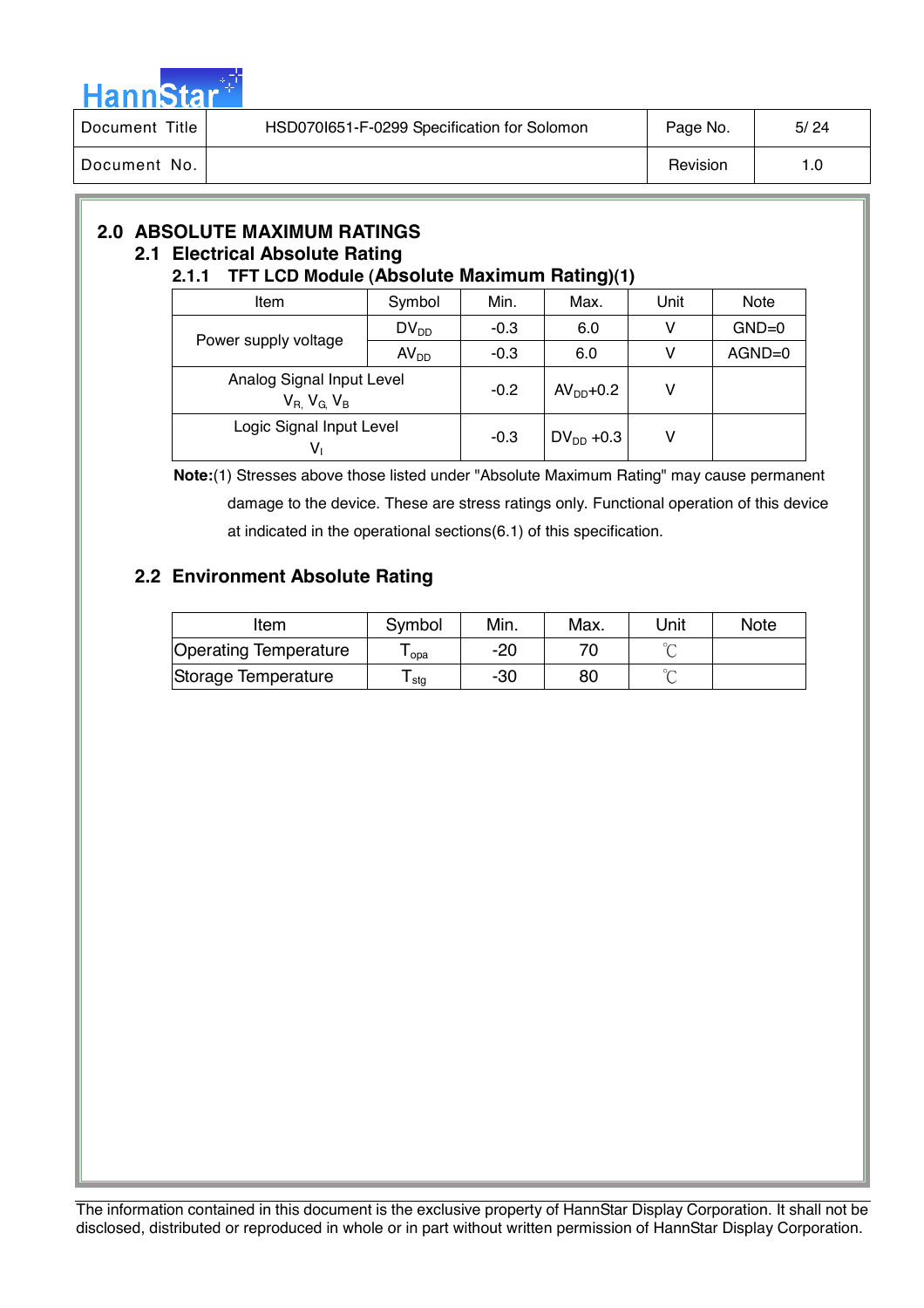

| Title<br>Document | HSD0701651-F-0299 Specification for Solomon | Page No. | 6/24 |
|-------------------|---------------------------------------------|----------|------|
| Document No.      |                                             | Revision | ' 0. |

| Item                         |              |                           | Symbol Condition | Min.  | Typ.     | Max.           | Unit         | <b>Note</b>     |
|------------------------------|--------------|---------------------------|------------------|-------|----------|----------------|--------------|-----------------|
|                              |              | Vsat                      |                  |       | 2.48     |                | V            | (1)             |
| Threshold voltage            |              | Vth                       |                  |       | 1.47     |                | $\mathsf{V}$ | (1)             |
| Transmittance<br>(With PZ)   |              | Τ                         |                  |       | 8.91     |                |              |                 |
| Contrast                     |              | <b>CR</b>                 |                  | 400   | 500      |                |              | (2)(3)          |
| Response                     | Rising       | $\mathsf{T}_{\mathsf{R}}$ |                  |       | 5        | $\overline{7}$ |              |                 |
| time                         | Falling      | $T_F$                     |                  |       | 20       | 28             | msec         | (2)(4)          |
| Color gamut                  |              | S                         |                  |       | 49       |                | $\%$         | C light         |
|                              | White        | $W_{x}$                   | $\Theta = 0$     | 0.296 | 0.311    | 0.326          |              |                 |
|                              |              | $W_{y}$                   | Normal           | 0.341 | 0.356    | 0.371          |              |                 |
|                              | Red<br>Green | <b>Rx</b>                 | viewing          | 0.616 | 0.631    | 0.646          |              |                 |
| Color<br>chromaticity        |              | Ry                        | angle            | 0.327 | 0.342    | 0.357          |              |                 |
| (CIE1931)                    |              | Gx                        |                  | 0.306 | 0.321    | 0.336          |              |                 |
|                              |              | Gy                        |                  | 0.538 | 0.553    | 0.568          |              | (2)(5)          |
|                              |              | Bx                        |                  | 0.133 | 0.148    | 0.163          |              | <b>CF Glass</b> |
|                              | <b>Blue</b>  | By                        |                  | 0.173 | 0.188    | 0.203          |              | C light         |
|                              | Hor.         | $\Theta_L$                |                  | 60    | 70       |                |              |                 |
| Viewing<br>angle             |              | $\Theta_{\mathsf{R}}$     |                  | 60    | 70       |                |              |                 |
|                              |              | $\Theta$ u                | CR>10            | 55    | 65       |                |              |                 |
|                              | Ver.         | $\Theta_{\mathsf{D}}$     |                  | 55    | 65       |                |              |                 |
| <b>Brightness uniformity</b> |              | B <sub>UNI</sub>          | $\Theta = 0$     | 70    |          |                | $\%$         | (6)             |
| <b>Optima View Direction</b> |              |                           |                  | 6     | O' clock |                |              | (7)             |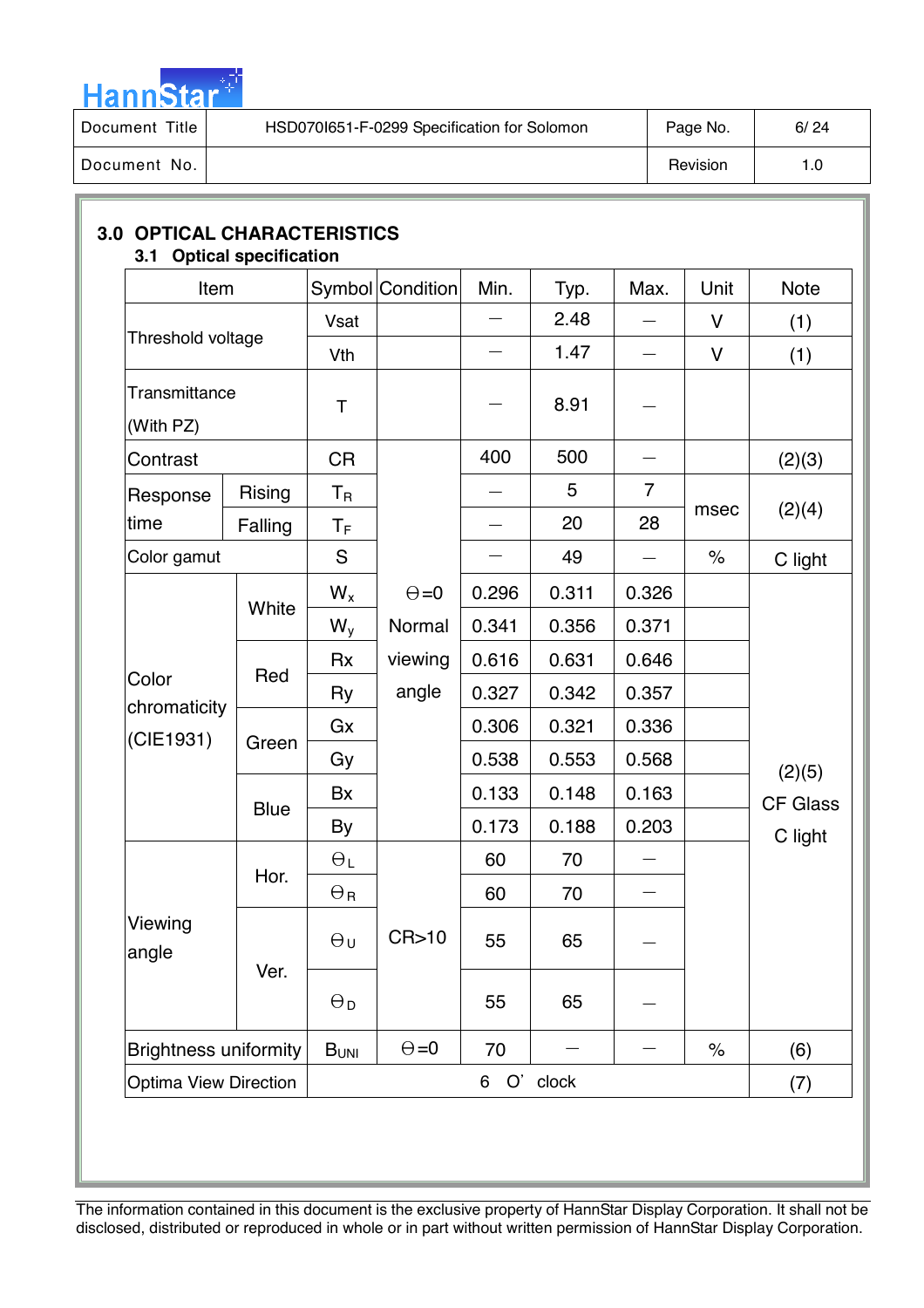

| Document Title | HSD070I651-F-0299 Specification for Solomon | Page No. | 7/ 24 |
|----------------|---------------------------------------------|----------|-------|
| Document No.   |                                             | Revision | 1.0   |

## **3.2 Measuring Condition**

- Measuring surrounding: dark room
- Ambient temperature: 25±2°C
- 15min. warm-up time.

## **3.3 Measuring Equipment**

- FPM520 of Westar Display technologies, INC., which utilized SR-3 for Chromaticity and BM-5A for other optical characteristics.
- $\blacksquare$  Measuring spot size: 20 ~ 21 mm

Note (1) Definition of Vsat and Vth (at 20 $^0$ C)

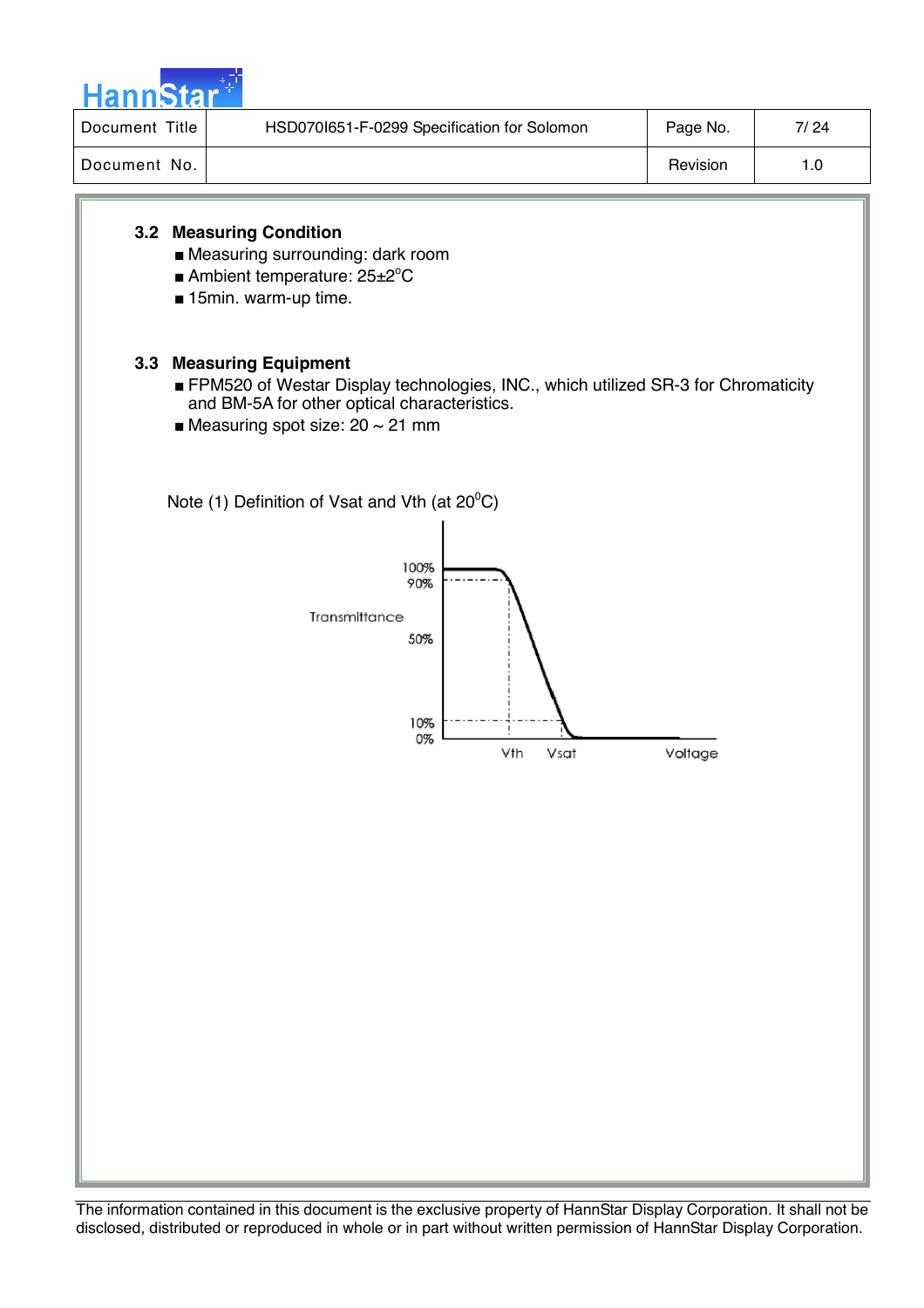|  | <b>HannStar</b> |  |
|--|-----------------|--|

| I Document Title | HSD0701651-F-0299 Specification for Solomon | Page No. | 8/24 |
|------------------|---------------------------------------------|----------|------|
| l Document No.   |                                             | Revision | 1.0  |

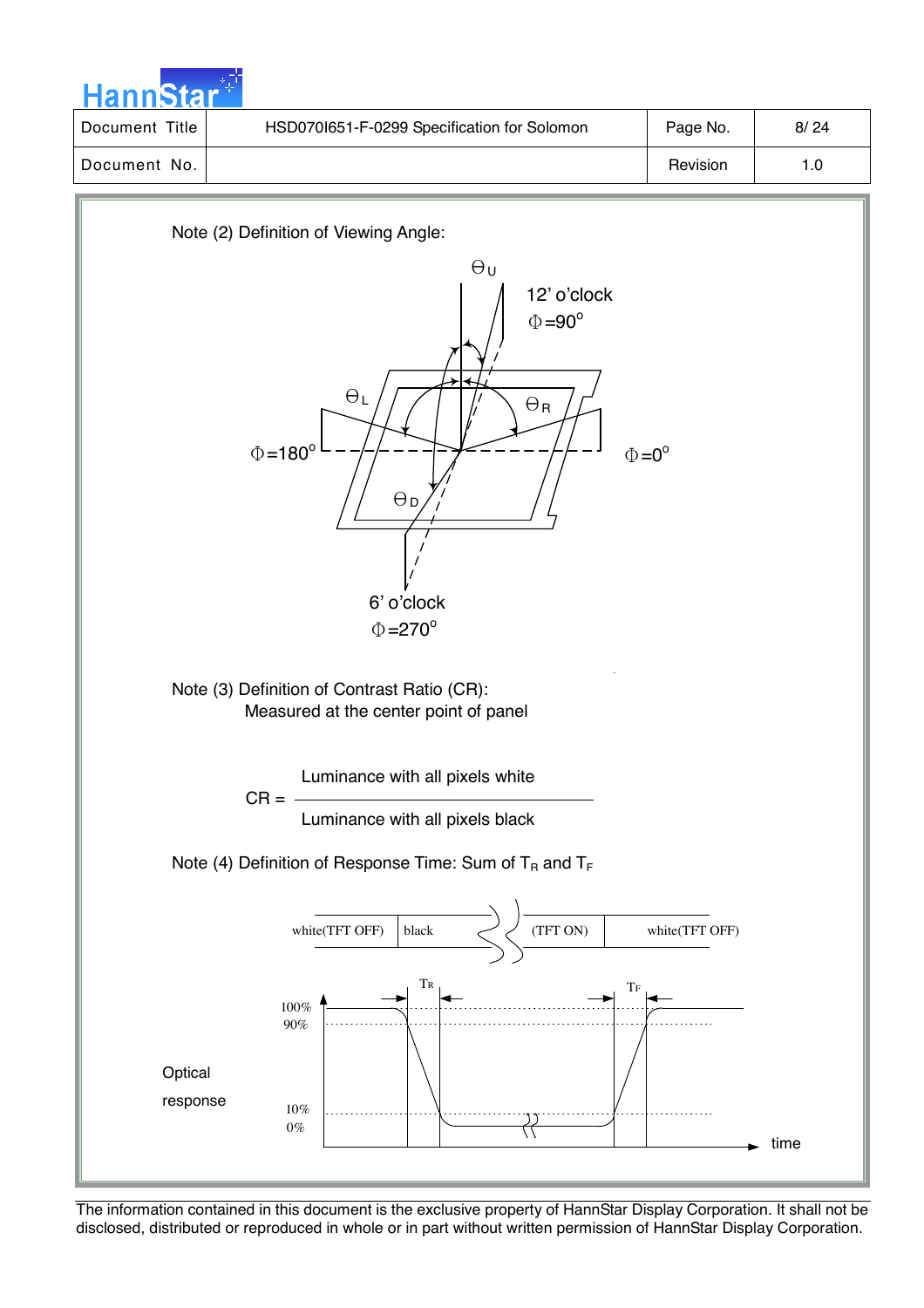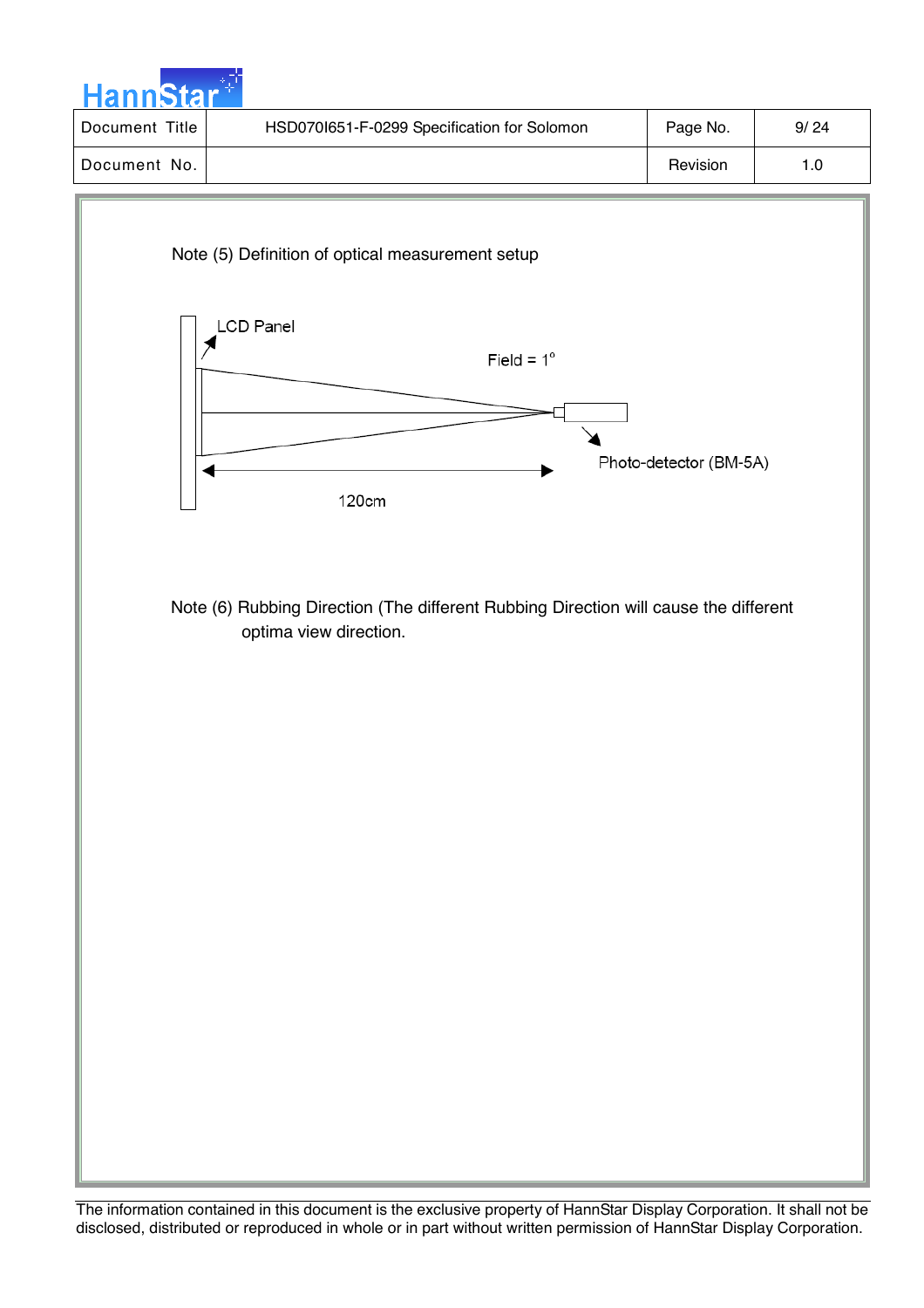

| Document Title | HSD0701651-F-0299 Specification for Solomon | Page No. | 10/24 |
|----------------|---------------------------------------------|----------|-------|
| Document No.   |                                             | Revision | 1.0   |

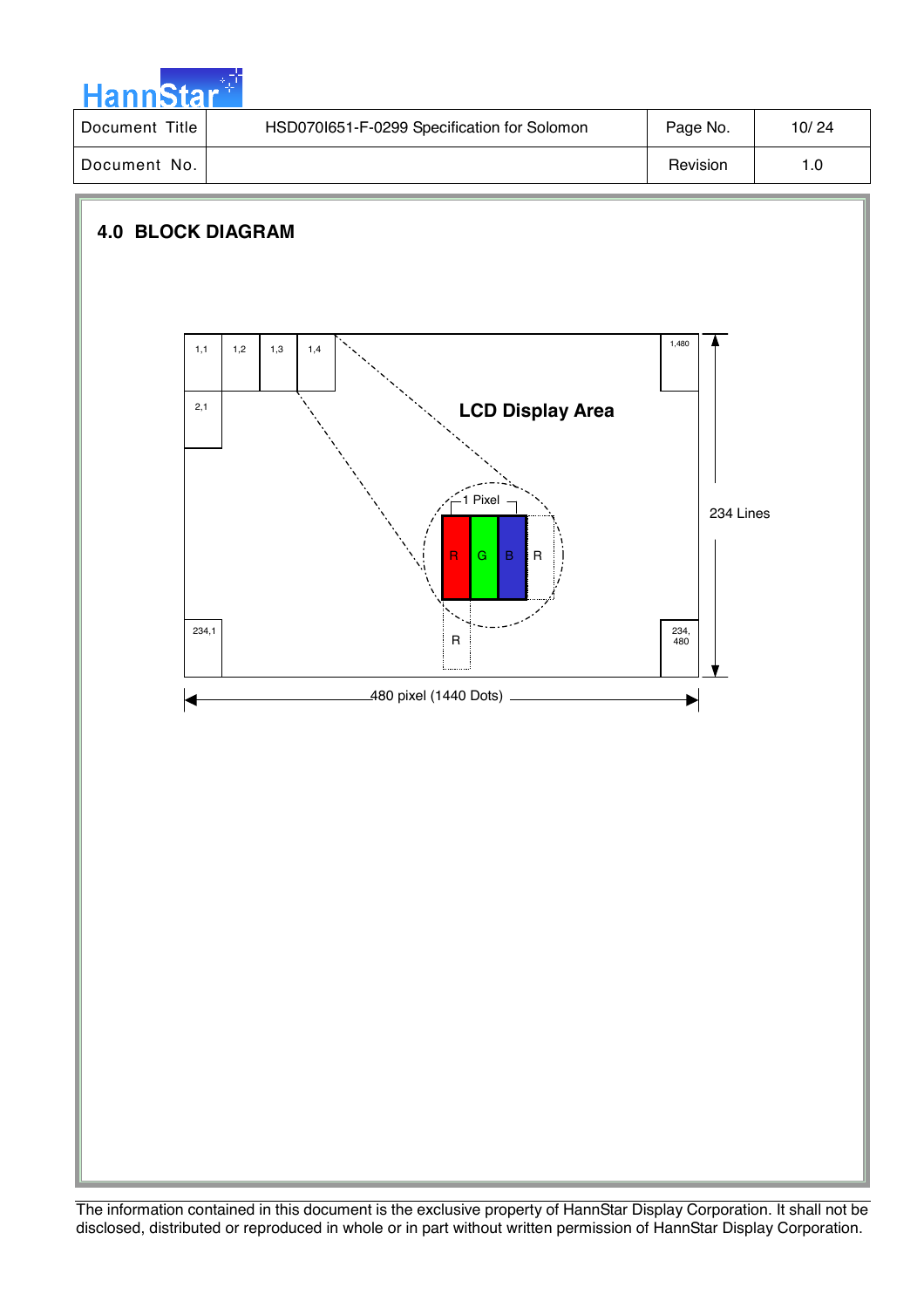

| Document Title | HSD0701651-F-0299 Specification for Solomon | Page No. | 11/24 |
|----------------|---------------------------------------------|----------|-------|
| Document No.   |                                             | Revision | ס.י   |

|  | <b>5.0 INTERFACE PIN CONNECTION</b> |
|--|-------------------------------------|
|--|-------------------------------------|

## **5.1 TFT LCD Module**

| <b>Terminal</b><br>no. | <b>Symbol</b>           | V <sub>O</sub> | <b>Function</b>                                                 |     |
|------------------------|-------------------------|----------------|-----------------------------------------------------------------|-----|
| 1                      | <b>DGND</b>             | $\frac{1}{2}$  | Ground for logic circuit                                        |     |
| $\overline{c}$         | $DV_{DD}$               | I              | Supply voltage of logic control circuit for scan (Gate) driver  |     |
| 3                      | $V_{GL}$                |                | Negative power for scan (Gate) driver                           |     |
| 4                      | V <sub>GH</sub>         |                | Positive power for scan (Gate) driver                           |     |
| $\overline{5}$         | <b>STVD</b>             | I/O            | Vertical start pulse                                            | (1) |
| 6                      | <b>STVU</b>             | I/O            | Vertical start pulse                                            | (1) |
| $\overline{7}$         | <b>CKV</b>              |                | Shift clock input for scan (Gate) driver                        |     |
| 8                      | U/D                     |                | UP/DOWN scan control input                                      | (1) |
| 9                      | <b>OEV</b>              |                | Output enable input for scan(Gate) driver                       |     |
| 10                     | $V_{COM}$               |                | Common electrode driving signal                                 |     |
| 11                     | $V_{COM}$               |                | Common electrode driving signal                                 |     |
| 12                     | L/R                     |                | LEFT/RIGHT scan control input                                   | (1) |
| 13                     | <b>MOD</b>              |                | Sequential sampling and simultaneous sampling setting           | (2) |
| 14                     | <b>OEH</b>              |                | Output enable input for data (Source) driver                    |     |
| 15                     | <b>STHL</b>             | I/O            | Start pulse for horizontal scan (Gate) line                     | (1) |
| 16                     | <b>STHR</b>             | I/O            | Start pulse for horizontal scan (Gate) line                     | (1) |
| 17                     | CPH <sub>3</sub>        |                | Sampling and shifting clock pulse for data (Source) driver      | (2) |
| 18                     | CPH <sub>2</sub>        |                | Sampling and shifting clock pulse for data (Source) driver      | (2) |
| 19                     | CPH <sub>1</sub>        |                | Sampling and shifting clock pulse for data (Source) driver      |     |
| 20                     | <b>DV</b> <sub>DD</sub> |                | Supply voltage of logic control circuit for data(Source) driver |     |
| 21                     | <b>DGND</b>             | $\blacksquare$ | Ground for logic circuit                                        |     |
| 22                     | V <sub>R</sub>          |                | Alternated video signal input(Red)                              |     |
| 23                     | VG                      |                | Alternated video signal input(Green)                            |     |
| 24                     | <b>V</b> в              |                | Alternated video signal input(blue)                             |     |
| 25                     | <b>AV</b> <sub>DD</sub> |                | Supply voltage for analog circuit                               |     |
| 26                     | <b>AGND</b>             | ÷,             | Ground for analog circuit                                       |     |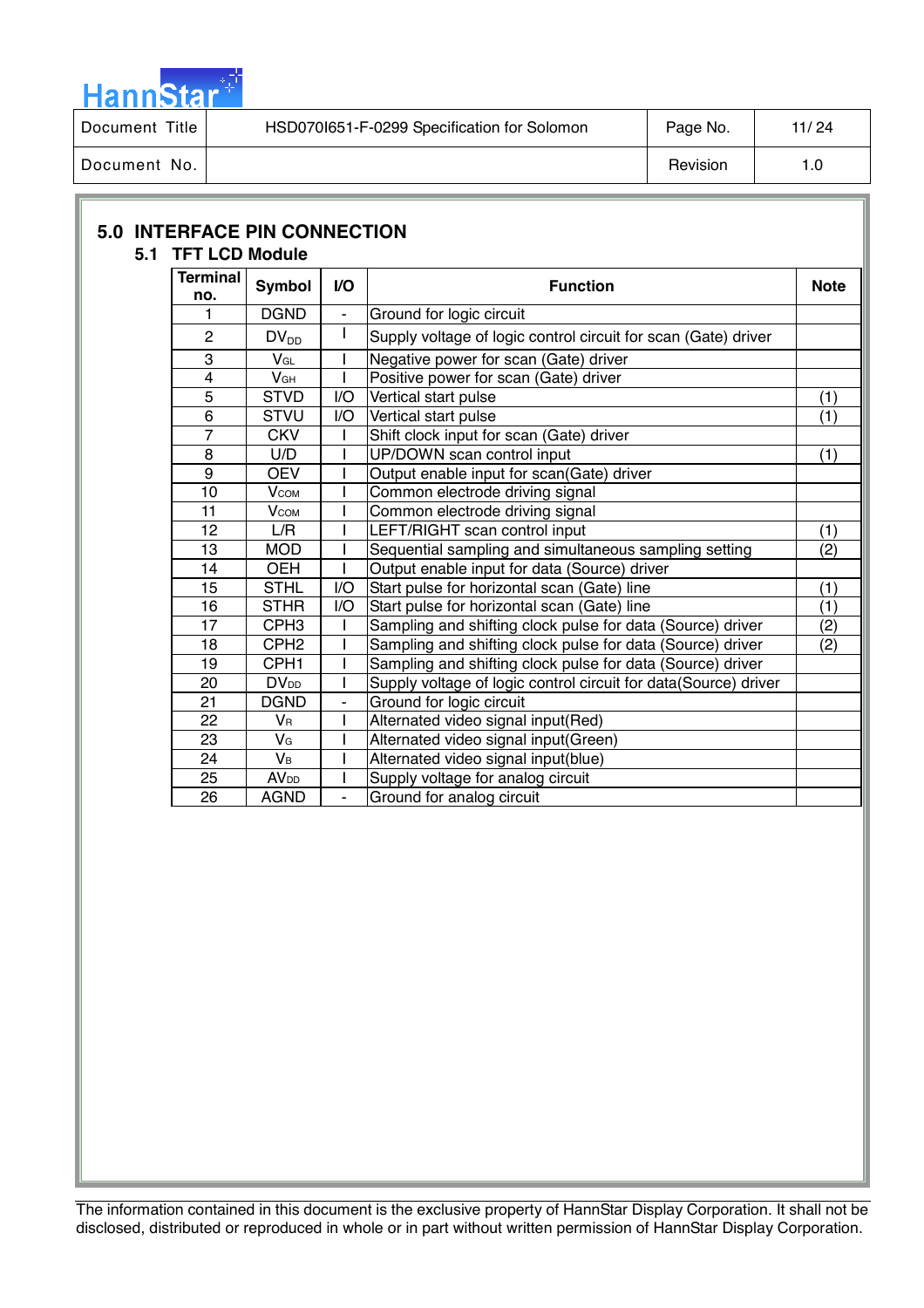

| Title<br>Document 1 | HSD0701651-F-0299 Specification for Solomon | Page No. | 12/24 |
|---------------------|---------------------------------------------|----------|-------|
| Document No.        |                                             | Revision | l.O   |

## **6.0 ELECTRICAL CHARACTERISTICS 6.1 TFT LCD Module (Operation Rating)**

| Item                      | <b>Symbol</b>           | Min.         | Typ.                | Max.                   | Unit   | <b>Note</b>                 |
|---------------------------|-------------------------|--------------|---------------------|------------------------|--------|-----------------------------|
|                           | $DV_{DD}$               | 2.7          | 3.3                 | 5.5                    | V      |                             |
| <b>Supply Voltage</b>     | V <sub>GH</sub>         | 14.3         | 15                  | 15.7                   | $\vee$ |                             |
|                           | $V_{GL}$                | $-10.5$      | -10                 | $-9.5$                 | V      |                             |
|                           | <b>AV</b> <sub>DD</sub> | 3            | ٠                   | 5.5                    | V      |                             |
| Video signal              | V <sub>iA</sub>         | 0.4          | ٠                   | $AVDD-0.4$             | $\vee$ |                             |
| amplitude<br>(VR, VG, VB) | <b>Vi</b> ac            |              | 4                   |                        | V      | AC component,               |
|                           | <b>V</b> <sub>iDC</sub> |              | AV <sub>DD</sub> /2 |                        | V      | DC component                |
|                           | <b>V</b> <sub>CAC</sub> |              | 5.5                 |                        | Vp-p   | AC component                |
| <b>VCOM</b>               | <b>V</b> <sub>CDC</sub> | 1.6          | 1.8                 | 2.0                    | $\vee$ | DC component, (1)           |
| Input signal              | V <sub>iH</sub>         | $0.7DV_{DD}$ | ۰                   | <b>DV<sub>DD</sub></b> | $\vee$ | (2)                         |
| voltage                   | $V_{iL}$                | 0            | ۰                   | 0.3DV <sub>DD</sub>    | $\vee$ | (2)                         |
|                           | $I_{DD}$                | -            | 4.2                 |                        | mA     | $DV_{DD} = 3.3V$            |
| Current of power          | ADD                     | -            | 3.7                 | ۰                      | mA     | AV <sub>DD</sub> =5V(Black) |
| supply                    | lсн                     | -            | 60                  |                        | uA     | $VGH=15V$                   |
|                           | <b>I</b> GL             |              | 400                 |                        | uA     | $VGL=-10V$                  |

Note  $(1)$ : The brightness of LCD panel could be changed by adjusting the AC component of V $_{COM}$ . Note (2): STHL, STHR, OEH, L/R, CPH1~CPH3, STVD, STVU, OEV, CKV, U/D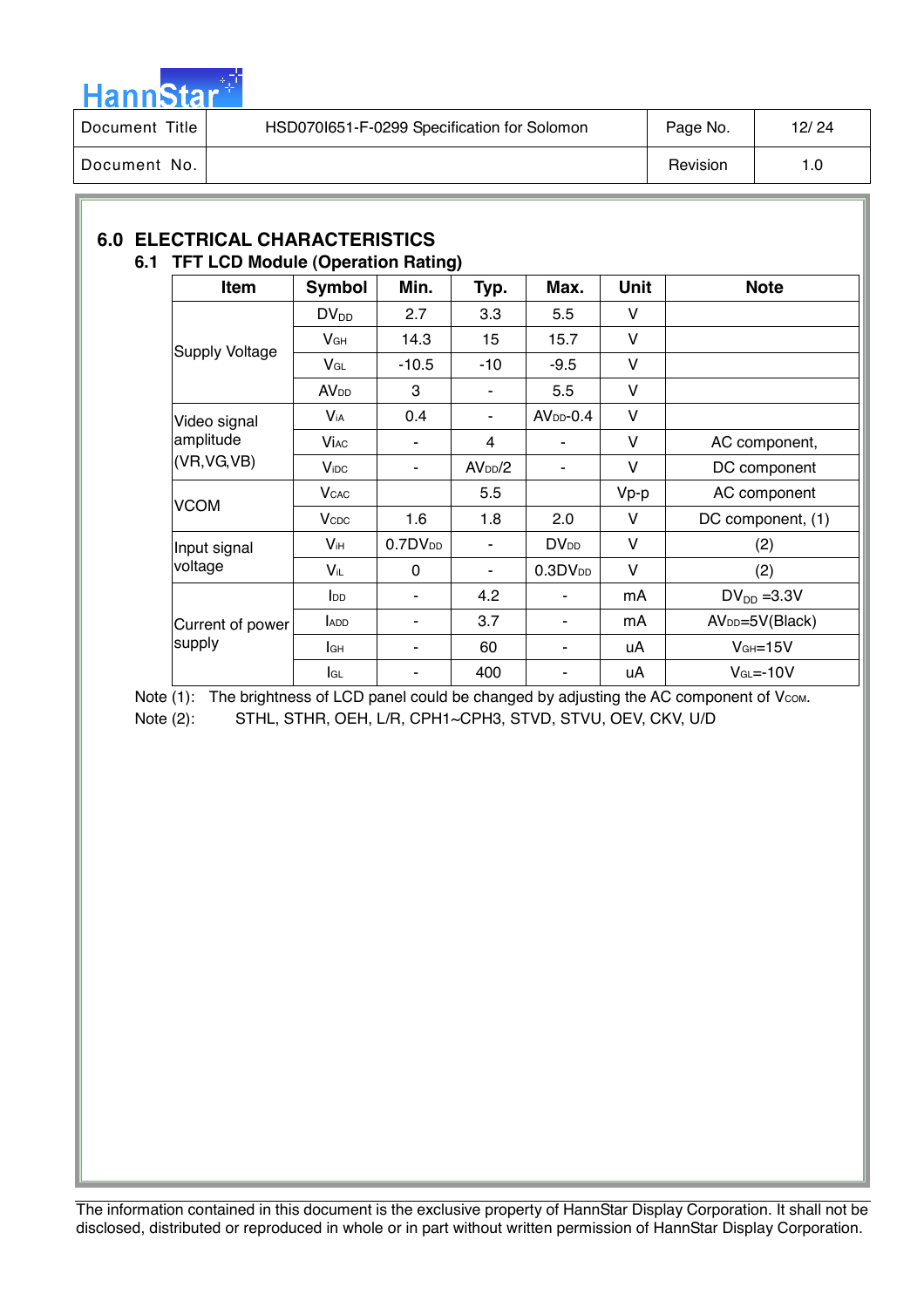

| Document Title | HSD0701651-F-0299 Specification for Solomon | Page No. | 13/24 |
|----------------|---------------------------------------------|----------|-------|
| Document No.   |                                             | Revision |       |

| Item                            | Symbo             | Min.                         | Typ.                         | Max.                         | Unit         | <b>Note</b> |
|---------------------------------|-------------------|------------------------------|------------------------------|------------------------------|--------------|-------------|
| Rising time                     | $t_{\rm r}$       |                              |                              | 10                           | ns           | (1)         |
| Falling time                    | tr                | -                            | $\overline{\phantom{0}}$     | 10                           | ns           | (1)         |
| High and low level pulse duty   | tcph              | 100                          | 103                          | $\overline{\phantom{a}}$     | ns           | CPH1~CPH3   |
| CPH pulse duty                  | tcwh              | 40                           | 50                           | 60                           |              | CPH1~CPH3   |
| STH setup time                  | tsuh              | 20                           |                              | $\qquad \qquad \blacksquare$ | ns           | STHR, STHL  |
| STH hold time                   | <b>t</b> HDH      | 10                           | $\qquad \qquad \blacksquare$ | $\overline{\phantom{a}}$     | ns           | STHR, STHL  |
| STH pulse width                 | tsth              | $\overline{\phantom{0}}$     | 1                            | -                            | tcph         | STHR, STHL  |
| STH period                      | tн                | 61.5                         | 63.5                         | 65.5                         | μs           | STHR, STHL  |
| OEH pulse width                 | toeh              | $\blacksquare$               | 1.23                         | $\qquad \qquad \blacksquare$ | μs           | OEH         |
| Sample and hold disable time    | t <sub>DIS1</sub> |                              | 8.19                         |                              | μs           |             |
| OEV pulse width                 | toev              | $\qquad \qquad \blacksquare$ | 4.77                         | -                            | μs           | <b>OEV</b>  |
| CKV pulse width                 | tcky              | $\blacksquare$               | 3.91                         | $\overline{\phantom{a}}$     | μs           | <b>CKV</b>  |
| Clean enable time               | t <sub>DIS2</sub> | ÷,                           | 3.90                         | $\overline{\phantom{a}}$     | μs           |             |
| Horizontal display timing range | tрн               | $\qquad \qquad \blacksquare$ | 1440                         | $\qquad \qquad \blacksquare$ | $t$ CPH $/3$ |             |
| STV setup time                  | tsuv              | 200                          |                              |                              | ns           | STVD, STVU  |
| STV hold time                   | <b>t</b> HDV      | 300                          | $\blacksquare$               | -                            | ns           | STVD, STVU  |
| STV pulse width                 | tstv              | $\overline{\phantom{0}}$     | 1                            |                              | tн           | STVD, STVU  |
| Horizontal line per field       | tv                | 256                          | 262                          | 268                          | tн           | (2)         |
| Vertical display start          | tsv               |                              | 3                            |                              | tн           |             |
| Vertical display timing range   | t <sub>DV</sub>   |                              | 234                          | $\overline{\phantom{a}}$     | tн           |             |
| <b>VCOM Rising time</b>         | trcom             |                              | -                            | 5                            | μs           |             |
| <b>VCOM Falling time</b>        | trcom             |                              | -                            | 5                            | μs           |             |
| VCOM delay time                 | t <sub>DCOM</sub> |                              | -                            | 3                            | μs           |             |
| RGB delay time                  | <b>t</b> DRGB     |                              | $\star$                      | 1                            | μs           |             |
|                                 |                   |                              |                              |                              |              |             |

## **6.2 AC Characteristi**

Note (1): For all of the logic signals.

Note (2): Please don't use odd horizontal lines to drive LCD panel for both odd and even filed simultaneously.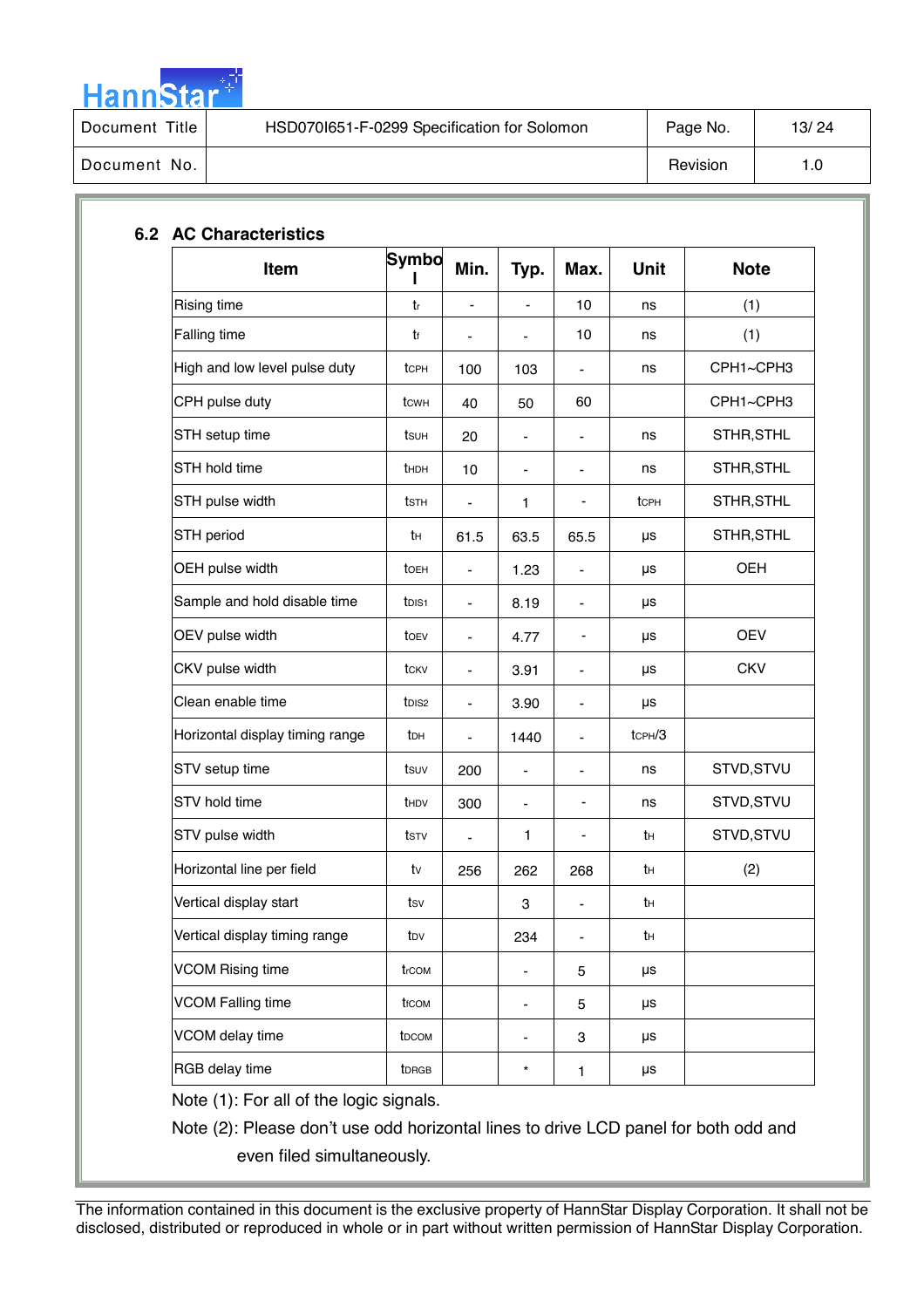

| Document Title | HSD0701651-F-0299 Specification for Solomon | Page No. | 14/24 |
|----------------|---------------------------------------------|----------|-------|
| Document No.   |                                             | Revision | 1.0   |

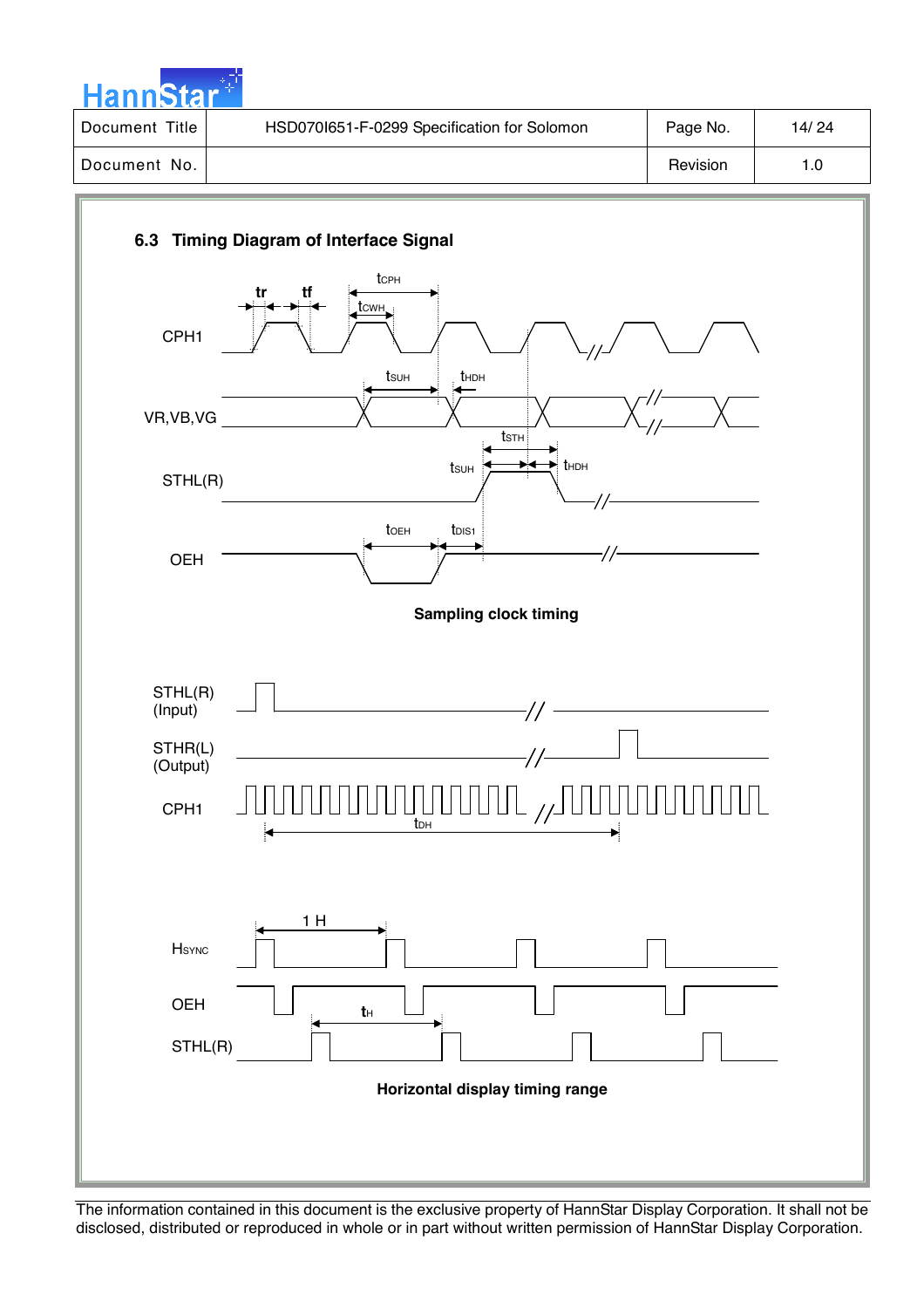| <b>HannStar</b> |                                             |          |       |
|-----------------|---------------------------------------------|----------|-------|
| Document Title  | HSD070I651-F-0299 Specification for Solomon | Page No. | 15/24 |
| Document No.    |                                             | Revision | 1.0   |

a na sala

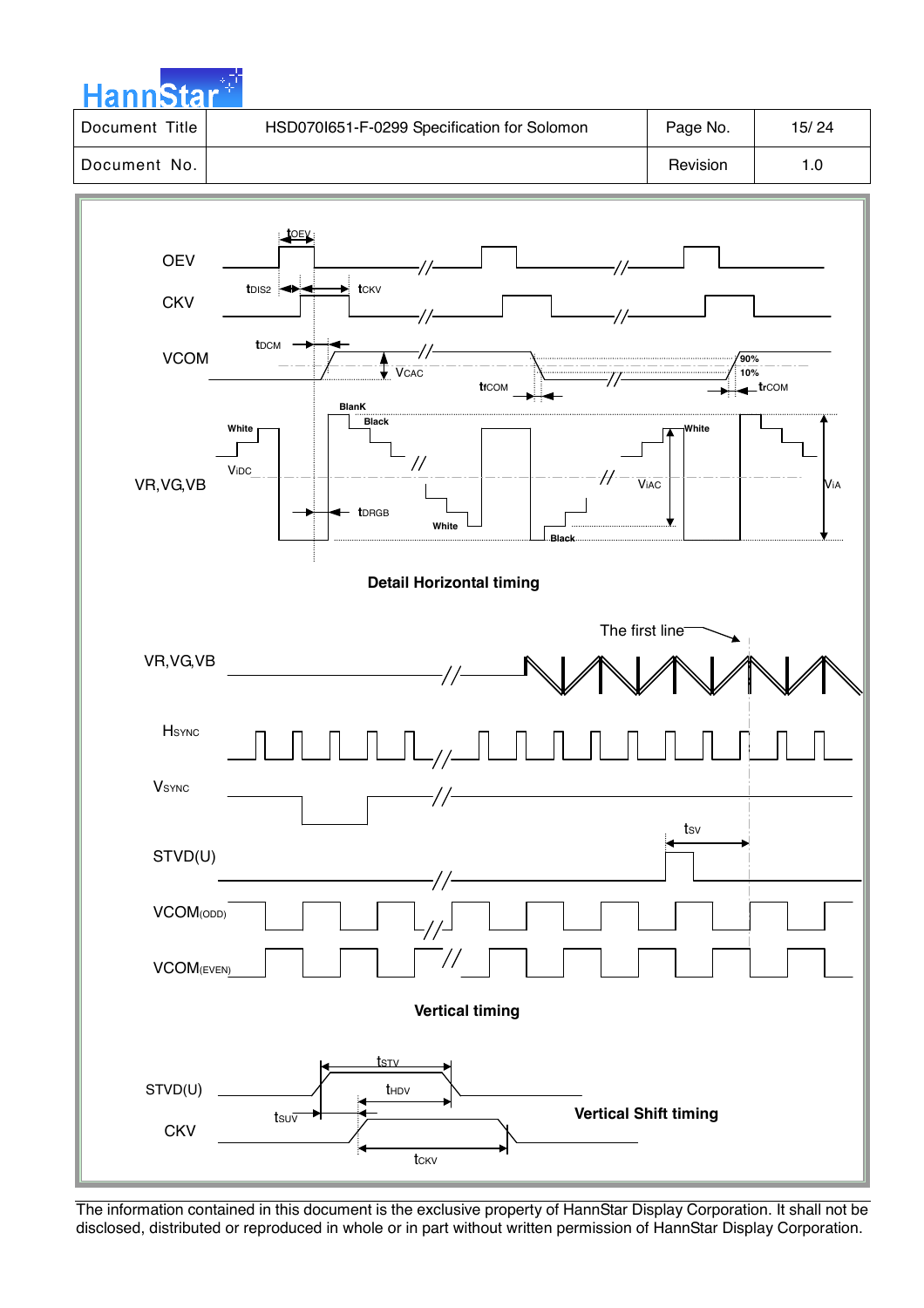

| Title<br>Document | HSD0701651-F-0299 Specification for Solomon | Page No. | 16/24 |
|-------------------|---------------------------------------------|----------|-------|
| Document No.      |                                             | Revision |       |

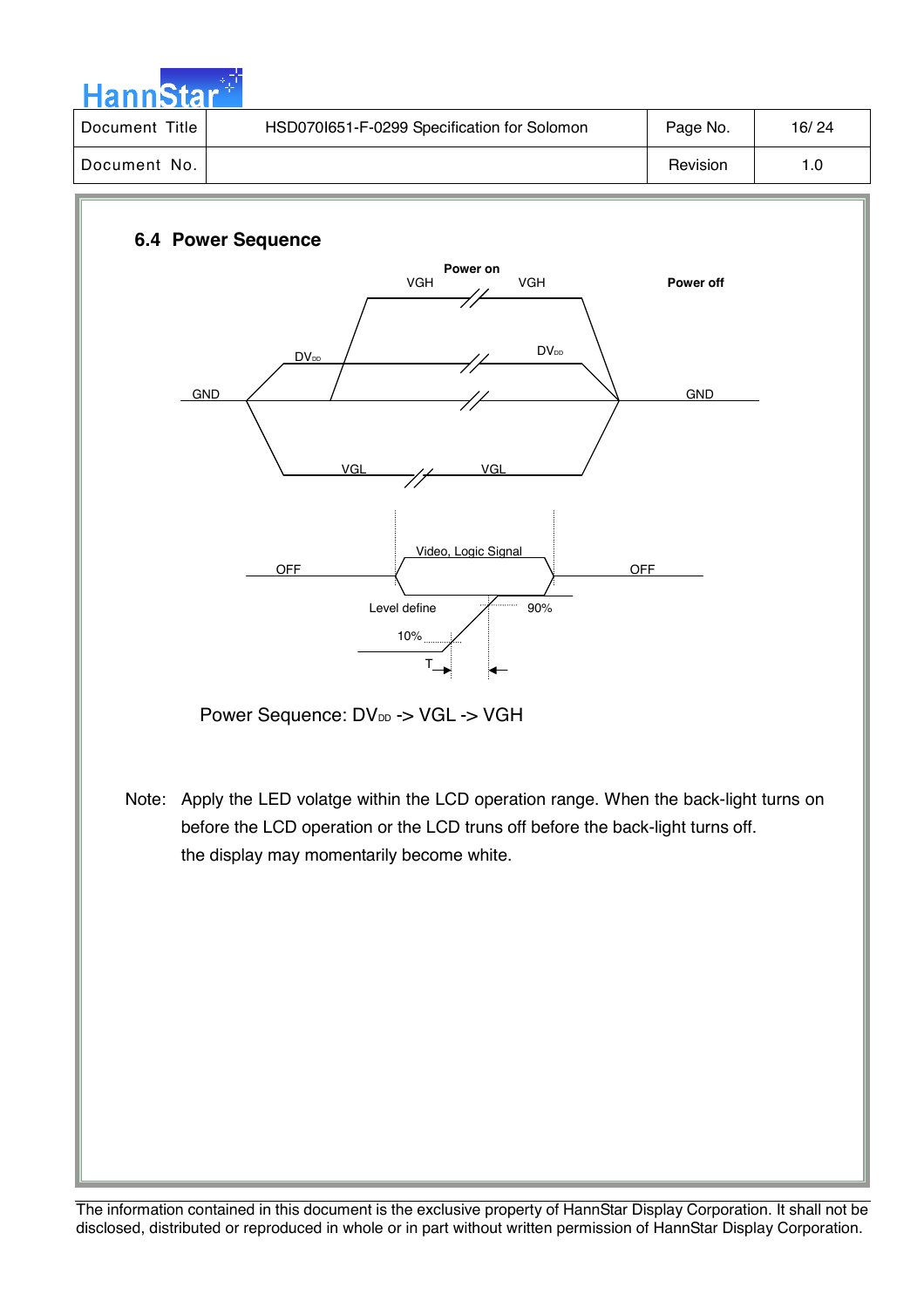

| Title<br>Document | HSD0701651-F-0299 Specification for Solomon | Page No. | 17/24 |
|-------------------|---------------------------------------------|----------|-------|
| Document No.      |                                             | Revision | 1.0   |

| No. | Item                                              | Remark                                                                                                                                                                                                                                                                              |  |
|-----|---------------------------------------------------|-------------------------------------------------------------------------------------------------------------------------------------------------------------------------------------------------------------------------------------------------------------------------------------|--|
|     | 1 High Temperature Storage                        | Ta= $+80^{\circ}$ C, 240hrs                                                                                                                                                                                                                                                         |  |
|     | 2 Low Temperature Storage                         | Ta=-30°C, 240hrs                                                                                                                                                                                                                                                                    |  |
| 3   | High Temperature Operation                        | Ta= $+70^{\circ}$ C, 240hrs                                                                                                                                                                                                                                                         |  |
| 4   | Low Temperature Operation                         | Ta= $-20^{\circ}$ C, 240hrs                                                                                                                                                                                                                                                         |  |
| 5   | High Temperature and High Humidity<br>(operation) | Ta=+60°C, 90%RH, 240hrs                                                                                                                                                                                                                                                             |  |
|     | 6 Thermal Cycling Test (non operation)            | $-30^{\circ}$ C(30min) $\rightarrow +80^{\circ}$ C(30min), 200cycles                                                                                                                                                                                                                |  |
|     | 7 Electrostatic Discharge                         | $\pm 200V, 200pF(0\Omega)$ 1 time/each terminal                                                                                                                                                                                                                                     |  |
|     | 8 Packing                                         | Sine, 1.5G, 5~200Hz, 1hr X, Y, Z<br>1.<br>direction<br>2. Random, 1.5Grms, 5~200Hz, 15min/<br>X, Y, Z direction<br>Half-Sine, 70G, 11ms+ X axis, 2 Times<br>3.<br>Half-Sine, 200G, 2ms+ X axis, 2 Times<br>4.<br>90 degree topples to dash against the<br>5.<br>hard-face of table. |  |
|     | 9 Altitude Test (non operation)                   | 50000ft, 24hr (25°C)                                                                                                                                                                                                                                                                |  |
|     | 10 Altitude Test (operation)                      | 10000ft, 02hr (25°C)                                                                                                                                                                                                                                                                |  |
|     | 11 Pressure cooker Test                           | 121°C, 100%R.H., 2atm, 16hr/20hr                                                                                                                                                                                                                                                    |  |
|     |                                                   |                                                                                                                                                                                                                                                                                     |  |

 Note: There is no display function NG issue occurred, all the cosmetic specification is judged before the reliability stress.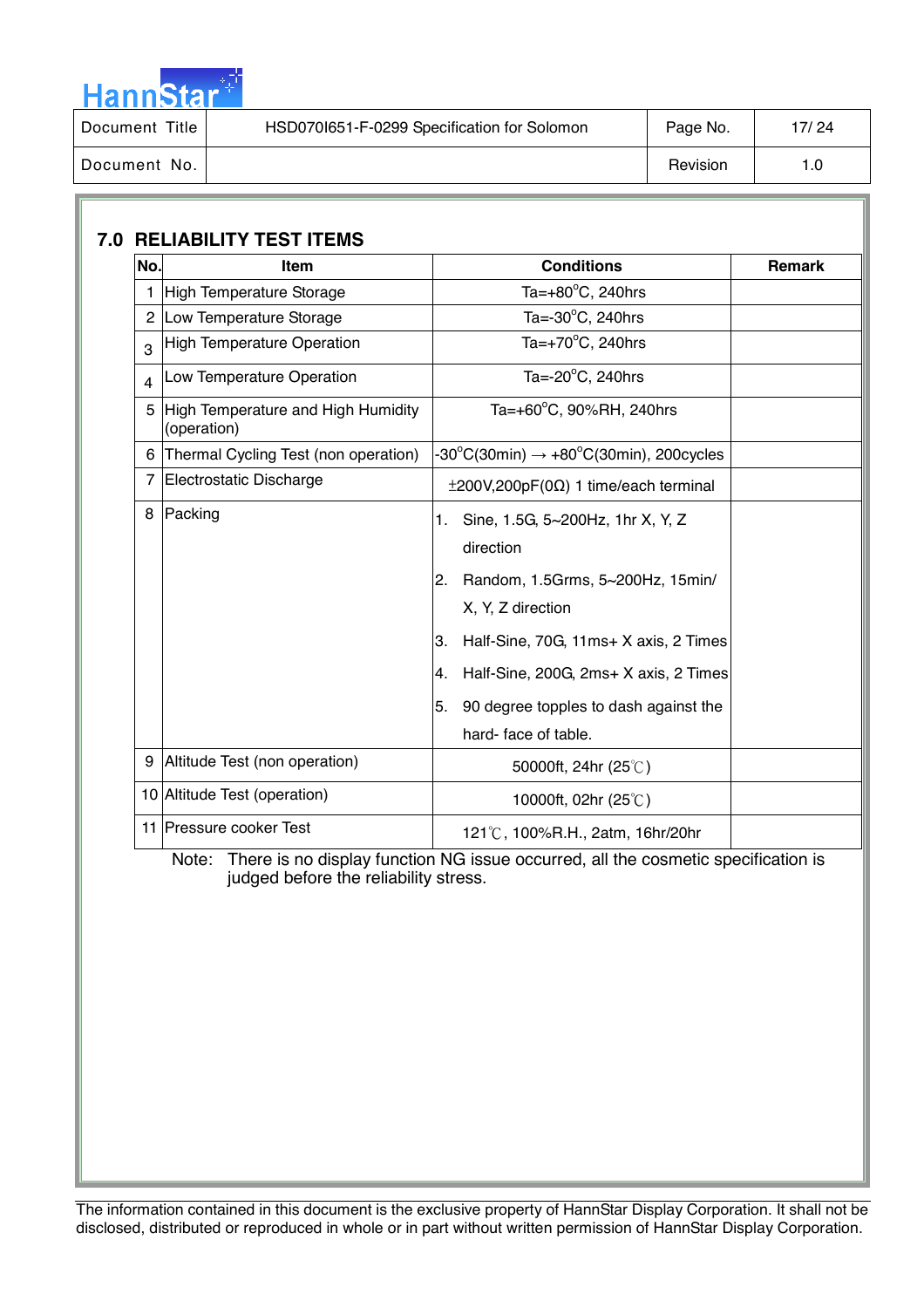| <b>Hannstal</b> |  |
|-----------------|--|
|                 |  |

| Title<br>Document | HSD0701651-F-0299 Specification for Solomon | Page No. | 18/24 |
|-------------------|---------------------------------------------|----------|-------|
| Document No.      |                                             | Revision | 1.0   |

## **8.0 OUTLINE DIMENSION**

## **HSD070I65-F00-02991/ F01-02991 / F02-02991 FPC Length: 42.38 mm**

**Unit: mm** 

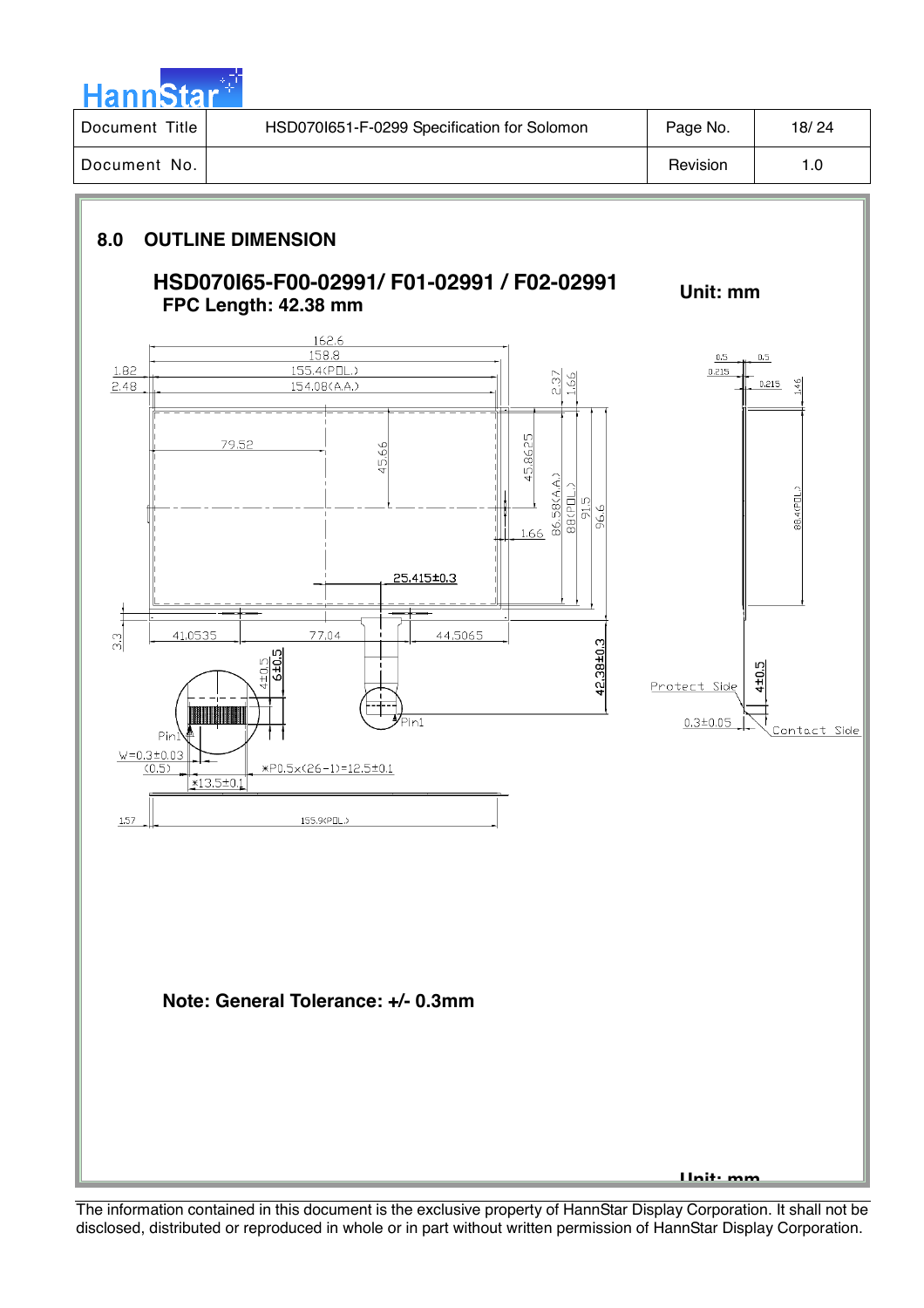

| Title<br>l Document | HSD0701651-F-0299 Specification for Solomon | Page No. | 19/24 |
|---------------------|---------------------------------------------|----------|-------|
| l Document No.      |                                             | Revision | 1.0   |

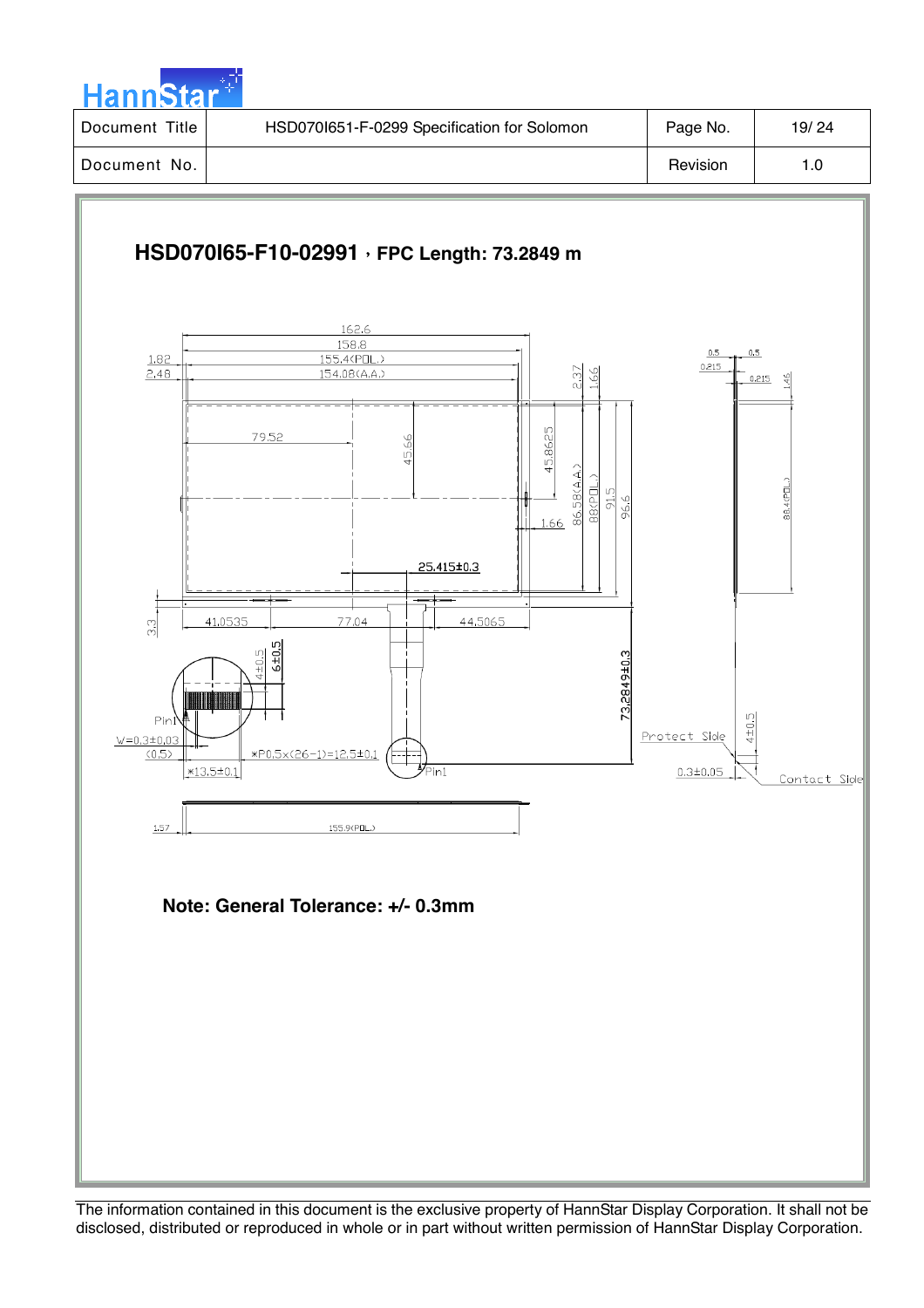

| Title<br>Document | HSD070I651-F-0299 Specification for Solomon | Page No. | 20/24 |
|-------------------|---------------------------------------------|----------|-------|
| Document No.      |                                             | Revision | '.0   |

### **9.0 LOT MARK 8.1 Lot Mark**



code 1,2: HannStar internal flow control code.

code 3: production location.

code 4: production classification.

code 5: production year.

code 6: production month.

code 7,8,9,10,11,12: serial number.

#### Note (1) Production Year

| Year        | 2003 | 2004 | 2005 | 2006 | 2007 | 2008 | 2009 | 2010 | 2011 | 2012 |
|-------------|------|------|------|------|------|------|------|------|------|------|
| <b>Mark</b> |      |      |      |      |      |      |      |      |      |      |

Note (2) Production Month

| <b>Month</b> | Jan. | $ $ Feb. |  |  |  |  |  |
|--------------|------|----------|--|--|--|--|--|
| <b>Mark</b>  |      |          |  |  |  |  |  |

## **8.2 Location of Lot Mark**

FPC Length: 42.28 mm

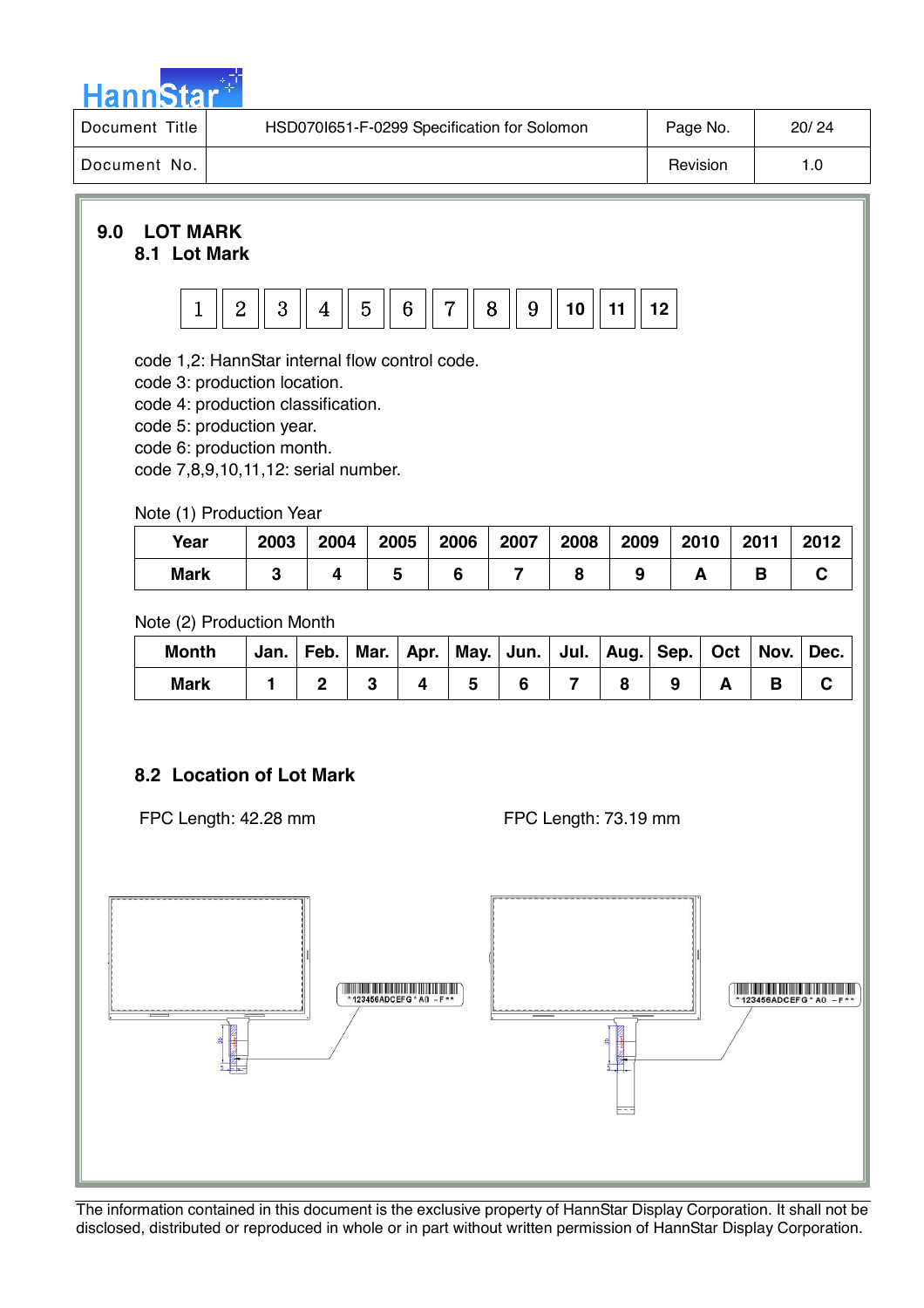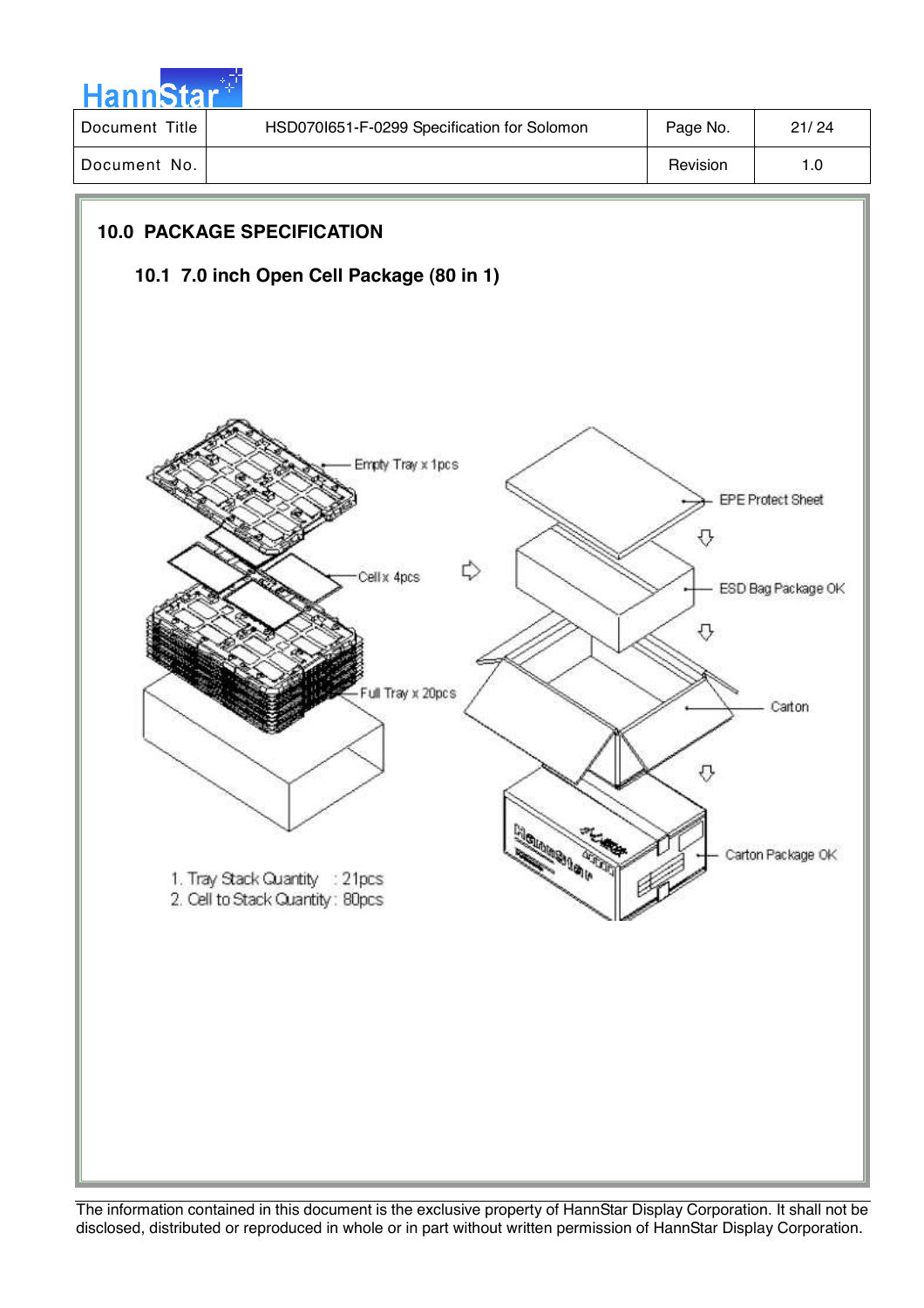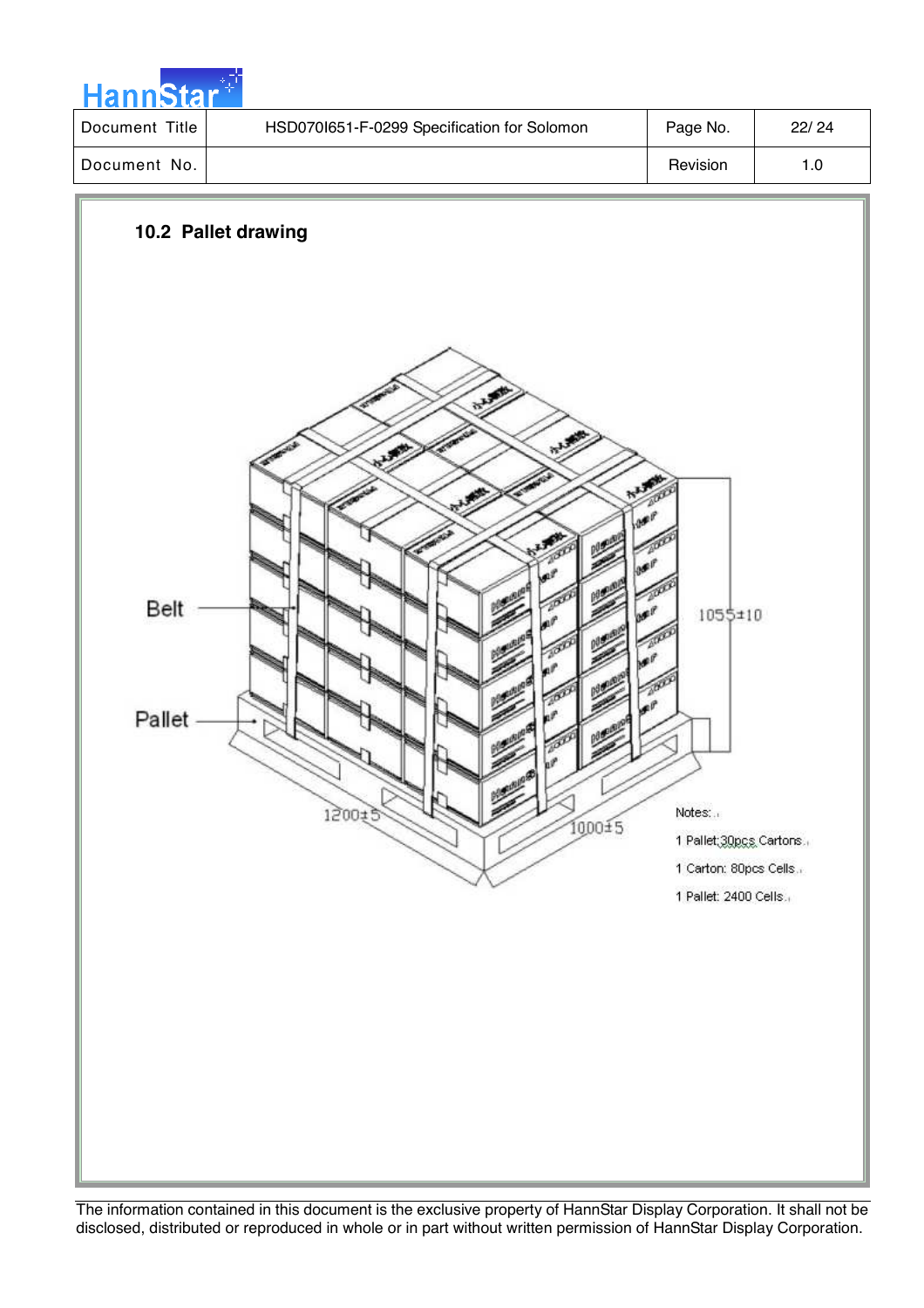

| Title<br>Document 1 | HSD0701651-F-0299 Specification for Solomon | Page No. | 23/24 |
|---------------------|---------------------------------------------|----------|-------|
| Document No.        |                                             | Revision | 1.0   |

## **11.0 GENERAL PRECAUTION**

#### **11.1 Use Restriction**

This product is not authorized for use in life supporting systems, aircraft navigation control systems, military systems and any other application where performance failure could be life-threatening or otherwise catastrophic.

### **11.2 ASSEMBLY PRECAUTION**

- 11.2.1 Please use the mounting hole on the module side in installing and do not bending or wrenching LCD in assembling. And please do not drop, bend or twist LCD module in handling.
- 11.2.2 Please design display housing in accordance with the following guide lines.
	- 11.2.2.1 Housing case must be destined carefully so as not to put stresses on LCD all sides and not to wrench module. The stresses may cause non-uniformity even if there is no non-uniformity statically.
	- 11.2.2.2 Keep sufficient clearance between LCD module back surface and housing when the LCD module is mounted. The clearance in the design is recommended taking into account the tolerance of LCD module thickness and mounting structure height on the housing.
- 11.2.3 Please do not push or scratch LCD panel surface with any-thing hard. And do not soil LCD panel surface by touching with bare hands. ( Polarizer film, surface of LCD panel is easy to be flawed.)
- 11.2.4 Please do not press any parts on the rear side such as source IC, gate IC, and FPC during handling LCD module. If pressing rear part is unavoidable, handle the LCD module with care not to damage them.
- 11.2.5 Please wipe out LCD panel surface with absorbent cotton or soft cloth in case of it being soiled.
- 11.2.6 Please wipe out drops of adhesives like saliva and water on LCD panel surface immediately. They might damage to cause panel surface variation and color change.
- 11.2.7 Please do not take a LCD module to pieces and reconstruct it. Resolving and reconstructing modules may cause them not to work well.

### **11.3 Disassembling or Modification**

Do not disassemble or modify the module. It may damage sensitive parts inside LCD module, and may cause scratches or dust on the display. HannStar does not warrant the module, if customers disassemble or modify the module.

### **11.4 Breakage of LCD Panel**

- 11.4.1 If LCD panel is broken and liquid crystal spills out, do not ingest or inhale liquid crystal, and do not contact liquid crystal with skin.
- 11.4.2 If liquid crystal contacts mouth or eyes, rinse out with water immediately.
- 11.4.3 If liquid crystal contacts skin or cloths, wash it off immediately with alcohol and rinse thoroughly with water.
- 11.4.4 Handle carefully with chips of glass that may cause injury, when the glass is broken.